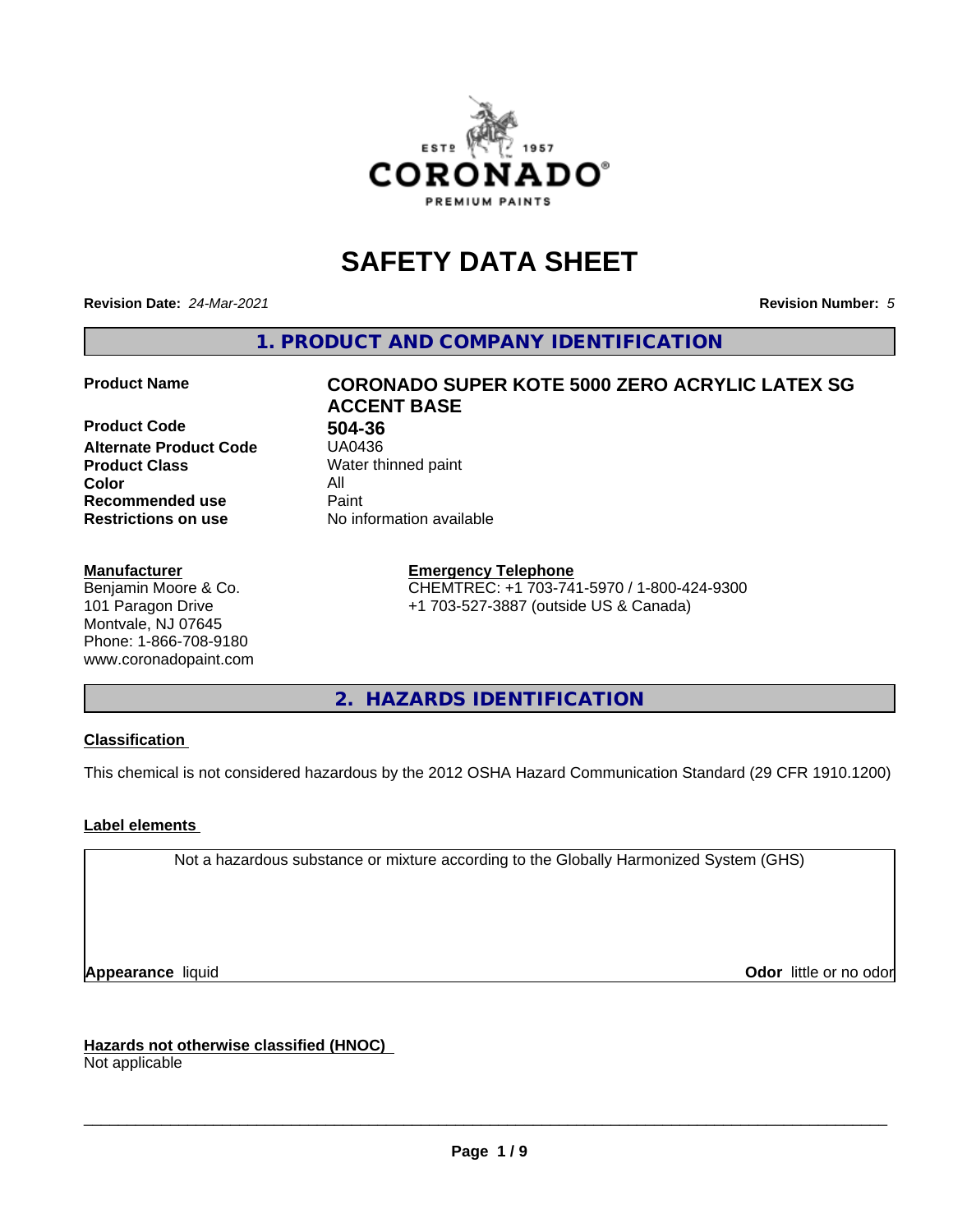## **Other information**

No information available

 **WARNING:** This product contains isothiazolinone compounds at levels of <0.1%. These substances are biocides commonly found in most paints and a variety of personal care products as a preservative. Certain individuals may be sensitive or allergic to these substances, even at low levels.

\_\_\_\_\_\_\_\_\_\_\_\_\_\_\_\_\_\_\_\_\_\_\_\_\_\_\_\_\_\_\_\_\_\_\_\_\_\_\_\_\_\_\_\_\_\_\_\_\_\_\_\_\_\_\_\_\_\_\_\_\_\_\_\_\_\_\_\_\_\_\_\_\_\_\_\_\_\_\_\_\_\_\_\_\_\_\_\_\_\_\_\_\_

## **3. COMPOSITION INFORMATION ON COMPONENTS**

| <b>Chemical</b><br>name           | O NU<br>$\mathbf{a}$<br>CAS No.             | <br>- 70              |
|-----------------------------------|---------------------------------------------|-----------------------|
| . .<br>. .<br>Kaolin              | .332-58-7                                   | $\overline{A}$<br>1 U |
| ÷.<br><br>⊺ıtan<br>dioxide<br>um. | -<br>$\sim$<br>$\sim$<br>$\sqrt{2}$<br>スクトン | ັບ.ບ<br>◡.            |

|                                                  | 4. FIRST AID MEASURES                                                                                    |
|--------------------------------------------------|----------------------------------------------------------------------------------------------------------|
| <b>General Advice</b>                            | No hazards which require special first aid measures.                                                     |
| <b>Eye Contact</b>                               | Rinse thoroughly with plenty of water for at least 15 minutes and consult a<br>physician.                |
| <b>Skin Contact</b>                              | Wash off immediately with soap and plenty of water while removing all<br>contaminated clothes and shoes. |
| <b>Inhalation</b>                                | Move to fresh air. If symptoms persist, call a physician.                                                |
| Ingestion                                        | Clean mouth with water and afterwards drink plenty of water. Consult a physician<br>if necessary.        |
| <b>Most Important</b><br><b>Symptoms/Effects</b> | None known.                                                                                              |
| <b>Notes To Physician</b>                        | Treat symptomatically.                                                                                   |
|                                                  | 5. FIRE-FIGHTING MEASURES                                                                                |

| Use extinguishing measures that are appropriate to local<br>circumstances and the surrounding environment.                                   |
|----------------------------------------------------------------------------------------------------------------------------------------------|
| As in any fire, wear self-contained breathing apparatus<br>pressure-demand, MSHA/NIOSH (approved or equivalent)<br>and full protective gear. |
| Closed containers may rupture if exposed to fire or<br>extreme heat.                                                                         |
| No.                                                                                                                                          |
| No.                                                                                                                                          |
|                                                                                                                                              |
|                                                                                                                                              |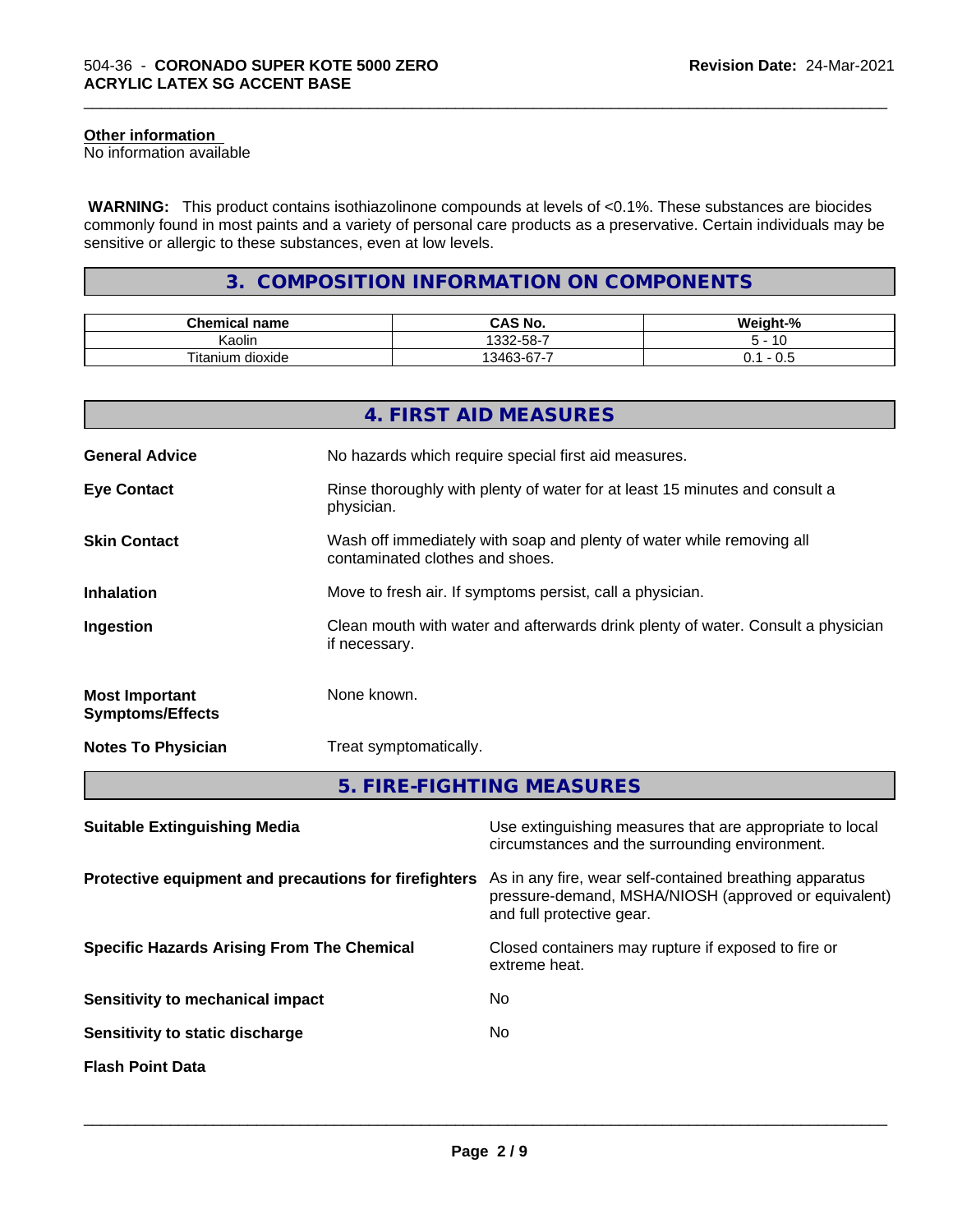| Flash point (°F)<br>Flash Point (°C)<br><b>Method</b>                  |                 | Not applicable<br>Not applicable<br>Not applicable |                                |
|------------------------------------------------------------------------|-----------------|----------------------------------------------------|--------------------------------|
| <b>Flammability Limits In Air</b>                                      |                 |                                                    |                                |
| Lower flammability limit:<br><b>Upper flammability limit:</b>          |                 | Not applicable<br>Not applicable                   |                                |
| <b>NFPA</b><br>Health: 1                                               | Flammability: 0 | <b>Instability: 0</b>                              | <b>Special: Not Applicable</b> |
| <b>NFPA Legend</b><br>0 - Not Hazardous<br>$\overline{A}$ Clientals of |                 |                                                    |                                |

\_\_\_\_\_\_\_\_\_\_\_\_\_\_\_\_\_\_\_\_\_\_\_\_\_\_\_\_\_\_\_\_\_\_\_\_\_\_\_\_\_\_\_\_\_\_\_\_\_\_\_\_\_\_\_\_\_\_\_\_\_\_\_\_\_\_\_\_\_\_\_\_\_\_\_\_\_\_\_\_\_\_\_\_\_\_\_\_\_\_\_\_\_

1 - Slightly

2 - Moderate

3 - High

4 - Severe

*The ratings assigned are only suggested ratings, the contractor/employer has ultimate responsibilities for NFPA ratings where this system is used.*

*Additional information regarding the NFPA rating system is available from the National Fire Protection Agency (NFPA) at www.nfpa.org.*

## **6. ACCIDENTAL RELEASE MEASURES**

| <b>Personal Precautions</b>      | Avoid contact with skin, eyes and clothing. Ensure adequate ventilation.                                                                                                         |
|----------------------------------|----------------------------------------------------------------------------------------------------------------------------------------------------------------------------------|
| <b>Other Information</b>         | Prevent further leakage or spillage if safe to do so.                                                                                                                            |
| <b>Environmental precautions</b> | See Section 12 for additional Ecological Information.                                                                                                                            |
| <b>Methods for Cleaning Up</b>   | Soak up with inert absorbent material. Sweep up and shovel into suitable<br>containers for disposal.                                                                             |
|                                  | 7. HANDLING AND STORAGE                                                                                                                                                          |
| <b>Handling</b>                  | Avoid contact with skin, eyes and clothing. Avoid breathing vapors, spray mists or<br>sanding dust. In case of insufficient ventilation, wear suitable respiratory<br>equipment. |
| <b>Storage</b>                   | Keep container tightly closed. Keep out of the reach of children.                                                                                                                |
| <b>Incompatible Materials</b>    | No information available                                                                                                                                                         |

## **8. EXPOSURE CONTROLS/PERSONAL PROTECTION**

## **Exposure Limits**

| <b>Chemical name</b> | <b>ACGIH TLV</b>                           | <b>OSHA PEL</b>            |
|----------------------|--------------------------------------------|----------------------------|
| Kaolin               | TWA: 2 $mg/m3$ particulate matter          | 15 mg/m <sup>3</sup> - TWA |
|                      | containing no asbestos and <1%             | $5 \text{ mg/m}^3$ - TWA   |
|                      | crystalline silica, respirable particulate |                            |
|                      | matter                                     |                            |
| Titanium dioxide     | TWA: $10 \text{ mg/m}^3$                   | 15 mg/m $3$ - TWA          |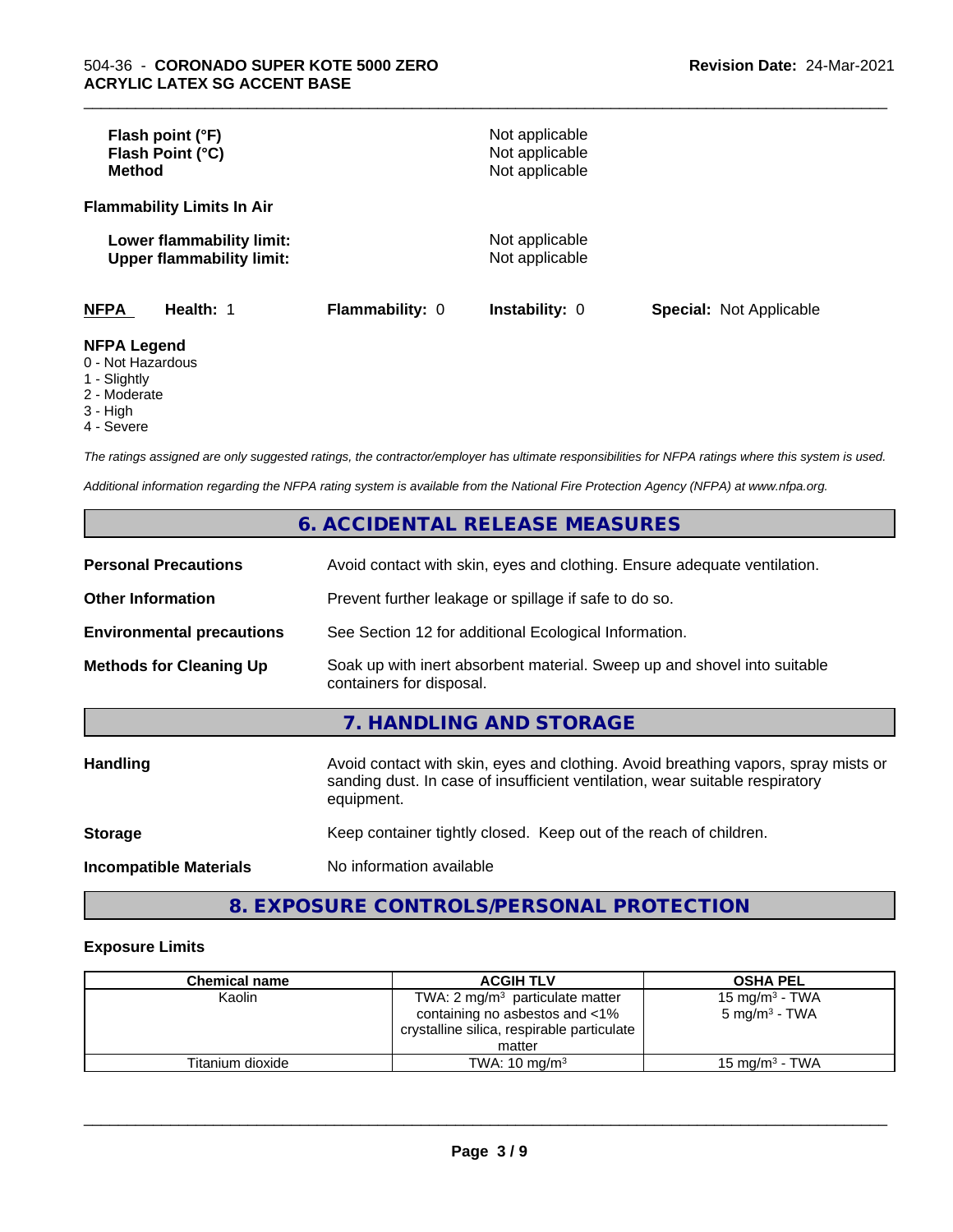### **Legend**

ACGIH - American Conference of Governmental Industrial Hygienists Exposure Limits OSHA - Occupational Safety & Health Administration Exposure Limits N/E - Not Established

| <b>Engineering Measures</b>          | Ensure adequate ventilation, especially in confined areas.                                                                          |
|--------------------------------------|-------------------------------------------------------------------------------------------------------------------------------------|
| <b>Personal Protective Equipment</b> |                                                                                                                                     |
| <b>Eye/Face Protection</b>           | Safety glasses with side-shields.                                                                                                   |
| <b>Skin Protection</b>               | Protective gloves and impervious clothing.                                                                                          |
| <b>Respiratory Protection</b>        | In case of insufficient ventilation wear suitable respiratory equipment.                                                            |
| <b>Hygiene Measures</b>              | Avoid contact with skin, eyes and clothing. Remove and wash contaminated<br>clothing before re-use. Wash thoroughly after handling. |

## **9. PHYSICAL AND CHEMICAL PROPERTIES**

**Appearance** liquid **Odor** little or no odor **Odor Threshold No information available No information available Density (lbs/gal)** 8.8 - 9.2<br> **Specific Gravity** 8.8 - 1.10 **Specific Gravity pH pH**  $\blacksquare$ **Viscosity (cps)** No information available **Solubility(ies)** No information available **Water solubility** No information available **Evaporation Rate No information available No information available Vapor pressure** No information available **No information available Vapor density**<br> **We Solids**<br>
We Solids
20 - 40 **Wt. % Solids Vol. % Solids** 25 - 35 **Wt.** % Volatiles 60 - 70 **Vol. % Volatiles** 65 - 75 **VOC Regulatory Limit (g/L)** < 5 **Boiling Point (°F)** 212 **Boiling Point (°C)** 100 **Freezing point (°F)** 32 **Freezing Point (°C)** 0 **Flash point (°F)**<br> **Flash Point (°C)**<br> **Flash Point (°C)**<br> **C Flash Point (°C) Method** Not applicable **Flammability (solid, gas)**<br> **Upper flammability limit:**<br>
Upper flammability limit:<br>  $\begin{array}{ccc}\n\bullet & \bullet & \bullet \\
\bullet & \bullet & \bullet\n\end{array}$  Not applicable **Upper flammability limit:**<br> **Lower flammability limit:** Not applicable Not applicable **Lower flammability limit: Autoignition Temperature (°F)** No information available **Autoignition Temperature (°C)** No information available **Decomposition Temperature (°F)** No information available **Decomposition Temperature (°C)** No information available **Partition coefficient** No information available

\_\_\_\_\_\_\_\_\_\_\_\_\_\_\_\_\_\_\_\_\_\_\_\_\_\_\_\_\_\_\_\_\_\_\_\_\_\_\_\_\_\_\_\_\_\_\_\_\_\_\_\_\_\_\_\_\_\_\_\_\_\_\_\_\_\_\_\_\_\_\_\_\_\_\_\_\_\_\_\_\_\_\_\_\_\_\_\_\_\_\_\_\_

## **10. STABILITY AND REACTIVITY**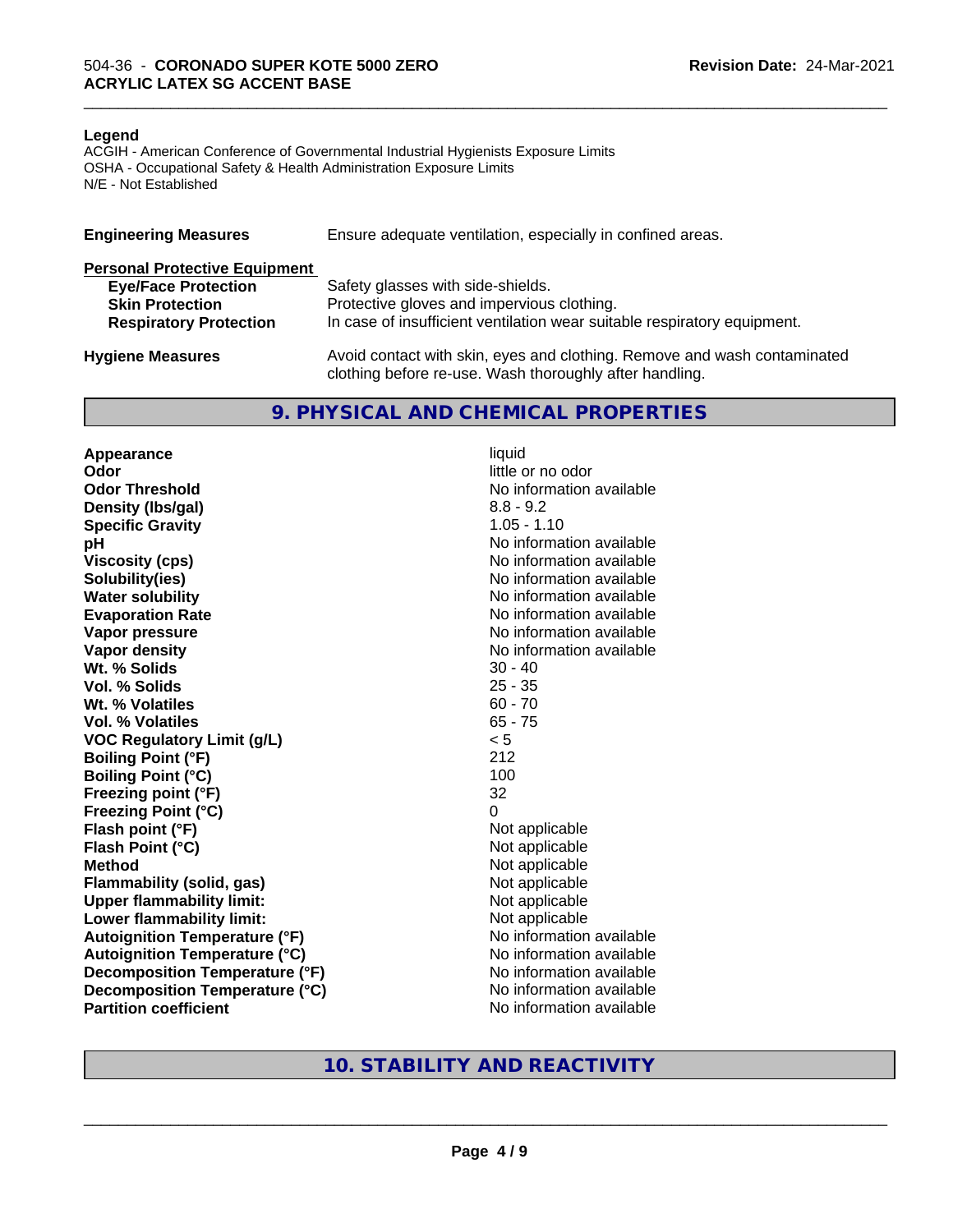| <b>Reactivity</b>                       | Not Applicable                           |
|-----------------------------------------|------------------------------------------|
| <b>Chemical Stability</b>               | Stable under normal conditions.          |
| <b>Conditions to avoid</b>              | Prevent from freezing.                   |
| <b>Incompatible Materials</b>           | No materials to be especially mentioned. |
| <b>Hazardous Decomposition Products</b> | None under normal use.                   |
| Possibility of hazardous reactions      | None under normal conditions of use.     |

## **11. TOXICOLOGICAL INFORMATION**

\_\_\_\_\_\_\_\_\_\_\_\_\_\_\_\_\_\_\_\_\_\_\_\_\_\_\_\_\_\_\_\_\_\_\_\_\_\_\_\_\_\_\_\_\_\_\_\_\_\_\_\_\_\_\_\_\_\_\_\_\_\_\_\_\_\_\_\_\_\_\_\_\_\_\_\_\_\_\_\_\_\_\_\_\_\_\_\_\_\_\_\_\_

| <b>Product Information</b>                                                                                                                                                                                                                                                                                                                         |                                                                                                                                                                                                                                                                                                                                                                                                                                                                                                                                                      |
|----------------------------------------------------------------------------------------------------------------------------------------------------------------------------------------------------------------------------------------------------------------------------------------------------------------------------------------------------|------------------------------------------------------------------------------------------------------------------------------------------------------------------------------------------------------------------------------------------------------------------------------------------------------------------------------------------------------------------------------------------------------------------------------------------------------------------------------------------------------------------------------------------------------|
| Information on likely routes of exposure                                                                                                                                                                                                                                                                                                           |                                                                                                                                                                                                                                                                                                                                                                                                                                                                                                                                                      |
| <b>Principal Routes of Exposure</b>                                                                                                                                                                                                                                                                                                                | Eye contact, skin contact and inhalation.                                                                                                                                                                                                                                                                                                                                                                                                                                                                                                            |
| <b>Acute Toxicity</b>                                                                                                                                                                                                                                                                                                                              |                                                                                                                                                                                                                                                                                                                                                                                                                                                                                                                                                      |
| <b>Product Information</b>                                                                                                                                                                                                                                                                                                                         | No information available                                                                                                                                                                                                                                                                                                                                                                                                                                                                                                                             |
|                                                                                                                                                                                                                                                                                                                                                    | Symptoms related to the physical, chemical and toxicological characteristics                                                                                                                                                                                                                                                                                                                                                                                                                                                                         |
| <b>Symptoms</b>                                                                                                                                                                                                                                                                                                                                    | No information available                                                                                                                                                                                                                                                                                                                                                                                                                                                                                                                             |
|                                                                                                                                                                                                                                                                                                                                                    | Delayed and immediate effects as well as chronic effects from short and long-term exposure                                                                                                                                                                                                                                                                                                                                                                                                                                                           |
| Eye contact<br><b>Skin contact</b><br><b>Inhalation</b><br>Ingestion<br><b>Sensitization</b><br><b>Neurological Effects</b><br><b>Mutagenic Effects</b><br><b>Reproductive Effects</b><br><b>Developmental Effects</b><br><b>Target organ effects</b><br><b>STOT - single exposure</b><br><b>STOT - repeated exposure</b><br>Other adverse effects | May cause slight irritation.<br>Substance may cause slight skin irritation. Prolonged or repeated contact may dry<br>skin and cause irritation.<br>May cause irritation of respiratory tract.<br>Ingestion may cause gastrointestinal irritation, nausea, vomiting and diarrhea.<br>No information available<br>No information available.<br>No information available.<br>No information available.<br>No information available.<br>No information available.<br>No information available.<br>No information available.<br>No information available. |

## **Numerical measures of toxicity**

**The following values are calculated based on chapter 3.1 of the GHS document**

## **Component Information**

|  | - - | $\sim$<br>hemic.<br><u> Паше</u> | D <sub>50</sub><br>)ral | ມລເ | C50<br>ınn<br>1 I C |
|--|-----|----------------------------------|-------------------------|-----|---------------------|
|--|-----|----------------------------------|-------------------------|-----|---------------------|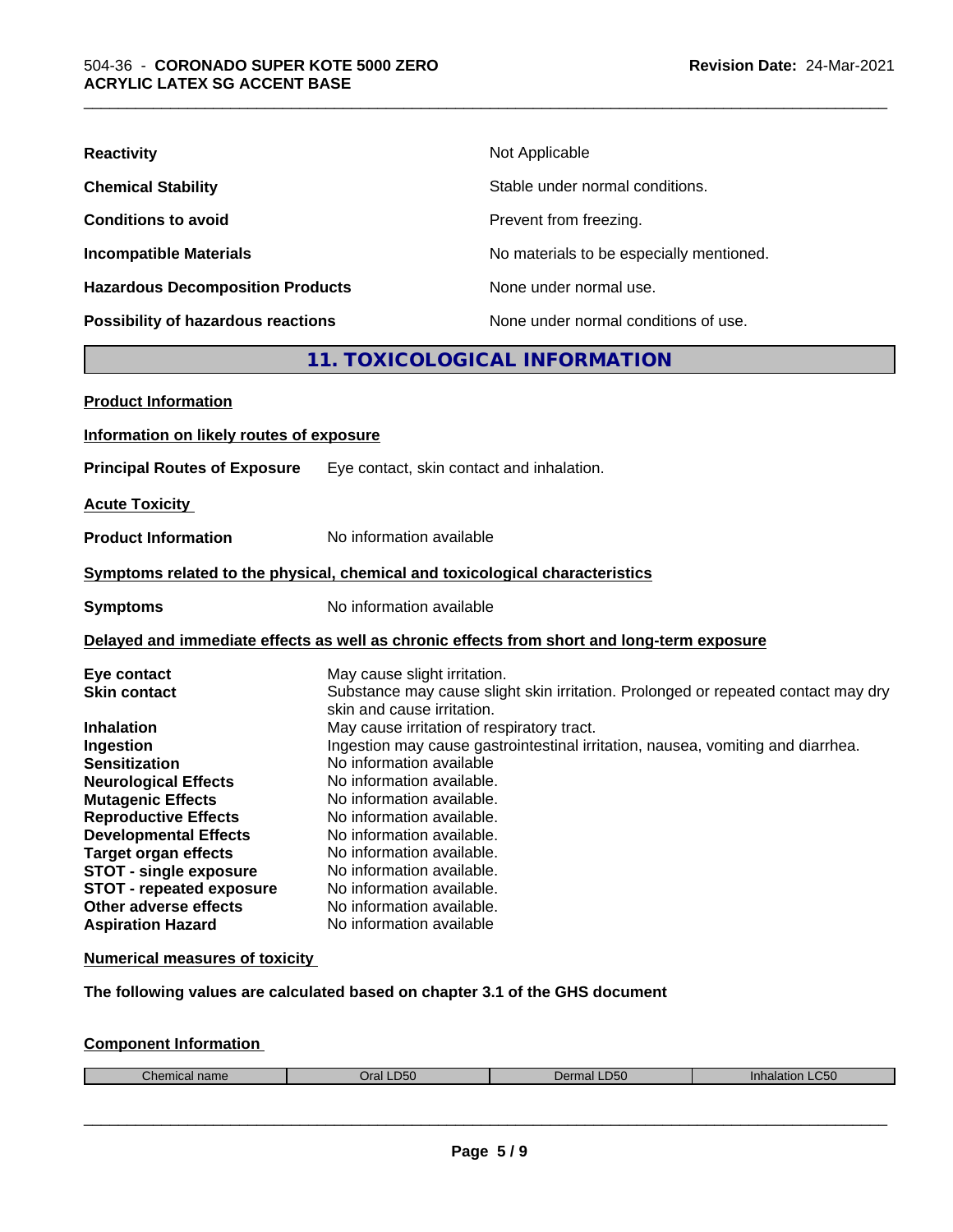## 504-36 - **CORONADO SUPER KOTE 5000 ZERO ACRYLIC LATEX SG ACCENT BASE**

| Kaolin<br>1332-58-7            | $>$ 5000 mg/kg (Rat) | $>$ 5000 mg/kg (Rat) |  |
|--------------------------------|----------------------|----------------------|--|
| Titanium dioxide<br>13463-67-7 | (Rat)<br>10000 mg/kg |                      |  |

\_\_\_\_\_\_\_\_\_\_\_\_\_\_\_\_\_\_\_\_\_\_\_\_\_\_\_\_\_\_\_\_\_\_\_\_\_\_\_\_\_\_\_\_\_\_\_\_\_\_\_\_\_\_\_\_\_\_\_\_\_\_\_\_\_\_\_\_\_\_\_\_\_\_\_\_\_\_\_\_\_\_\_\_\_\_\_\_\_\_\_\_\_

## **Chronic Toxicity**

## **Carcinogenicity**

*The information below indicateswhether each agency has listed any ingredient as a carcinogen:.*

| <b>Chemical name</b>             | <b>IARC</b>          | <b>NTP</b> | OSHA   |
|----------------------------------|----------------------|------------|--------|
|                                  | Possible Human<br>2B |            | Listed |
| $\mathbf{r}$<br>Fitanium dioxide | Carcinogen           |            |        |

• Although IARC has classified titanium dioxide as possibly carcinogenic to humans (2B), their summary concludes: "No significant exposure to titanium dioxide is thought to occur during the use of products in which titanium dioxide is bound to other materials, such as paint."

## **Legend**

IARC - International Agency for Research on Cancer NTP - National Toxicity Program OSHA - Occupational Safety & Health Administration

**12. ECOLOGICAL INFORMATION**

## **Ecotoxicity Effects**

The environmental impact of this product has not been fully investigated.

## **Product Information**

## **Acute Toxicity to Fish**

No information available

## **Acute Toxicity to Aquatic Invertebrates**

No information available

## **Acute Toxicity to Aquatic Plants**

No information available

## **Persistence / Degradability**

No information available.

## **Bioaccumulation**

There is no data for this product.

## **Mobility in Environmental Media**

No information available.

## **Ozone**

No information available

## **Component Information**

## **Acute Toxicity to Fish**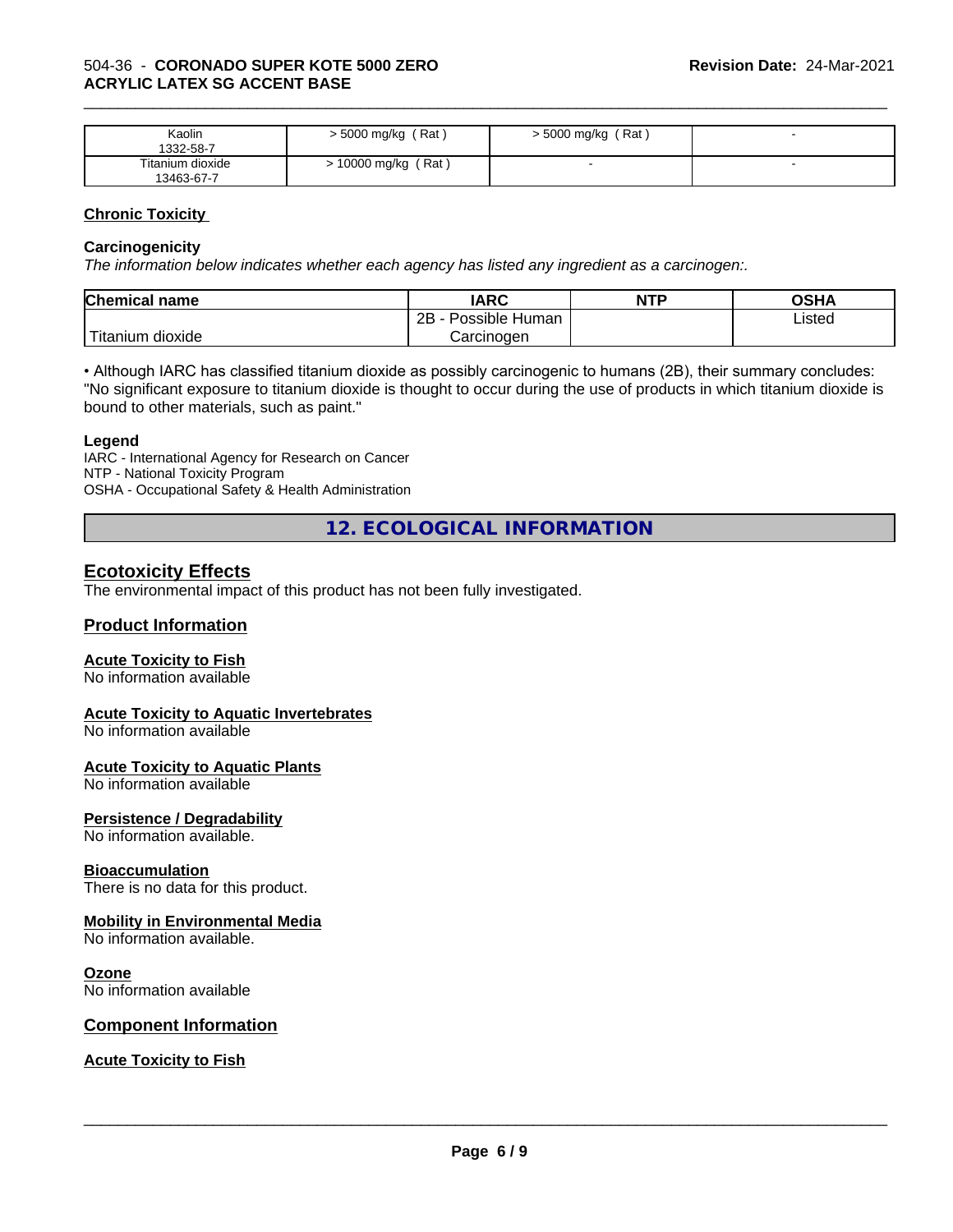#### Titanium dioxide

 $LC50:$  > 1000 mg/L (Fathead Minnow - 96 hr.)

## **Acute Toxicity to Aquatic Invertebrates**

No information available

#### **Acute Toxicity to Aquatic Plants**

No information available

|                              | 13. DISPOSAL CONSIDERATIONS                                                                                                                                                                                               |
|------------------------------|---------------------------------------------------------------------------------------------------------------------------------------------------------------------------------------------------------------------------|
| <b>Waste Disposal Method</b> | Dispose of in accordance with federal, state, and local regulations. Local<br>requirements may vary, consult your sanitation department or state-designated<br>environmental protection agency for more disposal options. |
|                              | 14. TRANSPORT INFORMATION                                                                                                                                                                                                 |
| <b>DOT</b>                   | Not regulated                                                                                                                                                                                                             |
| <b>ICAO / IATA</b>           | Not regulated                                                                                                                                                                                                             |
| <b>IMDG/IMO</b>              | Not regulated                                                                                                                                                                                                             |
|                              | <b>15. REGULATORY INFORMATION</b>                                                                                                                                                                                         |

\_\_\_\_\_\_\_\_\_\_\_\_\_\_\_\_\_\_\_\_\_\_\_\_\_\_\_\_\_\_\_\_\_\_\_\_\_\_\_\_\_\_\_\_\_\_\_\_\_\_\_\_\_\_\_\_\_\_\_\_\_\_\_\_\_\_\_\_\_\_\_\_\_\_\_\_\_\_\_\_\_\_\_\_\_\_\_\_\_\_\_\_\_

## **International Inventories**

| <b>TSCA: United States</b> | Yes - All components are listed or exempt. |
|----------------------------|--------------------------------------------|
| <b>DSL: Canada</b>         | Yes - All components are listed or exempt. |

## **Federal Regulations**

### **SARA 311/312 hazardous categorization**

| Acute health hazard               | Nο |  |
|-----------------------------------|----|--|
| Chronic Health Hazard             | Nο |  |
| Fire hazard                       | N٥ |  |
| Sudden release of pressure hazard | Nο |  |
| Reactive Hazard                   | Nο |  |

#### **SARA 313**

Section 313 of Title III of the Superfund Amendments and Reauthorization Act of 1986 (SARA). This product contains a chemical or chemicals which are subject to the reporting requirements of the Act and Title 40 of the Code of Federal Regulations, Part 372:

*None*

## **Clean Air Act,Section 112 Hazardous Air Pollutants (HAPs) (see 40 CFR 61)**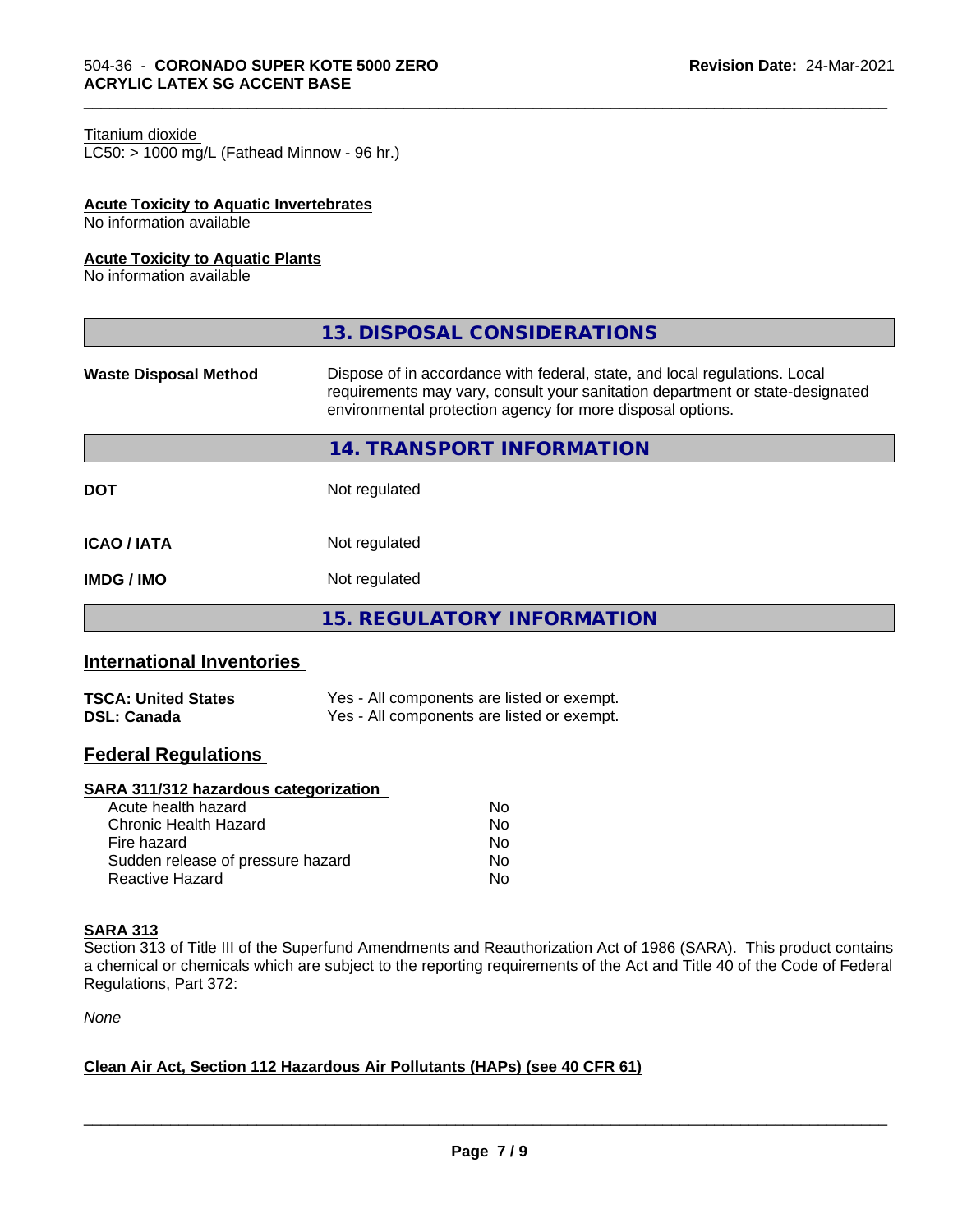This product contains the following HAPs:

*None*

## **US State Regulations**

## **California Proposition 65**

**A WARNING:** Cancer and Reproductive Harm– www.P65warnings.ca.gov

## **State Right-to-Know**

| Cher<br>name<br>шса | Mass<br>saunus <del>c</del> us | المعتما<br><b>Nev</b><br>135<br> | vivania |
|---------------------|--------------------------------|----------------------------------|---------|
| Kaolin              |                                |                                  |         |

\_\_\_\_\_\_\_\_\_\_\_\_\_\_\_\_\_\_\_\_\_\_\_\_\_\_\_\_\_\_\_\_\_\_\_\_\_\_\_\_\_\_\_\_\_\_\_\_\_\_\_\_\_\_\_\_\_\_\_\_\_\_\_\_\_\_\_\_\_\_\_\_\_\_\_\_\_\_\_\_\_\_\_\_\_\_\_\_\_\_\_\_\_

## **Legend**

X - Listed

| <b>16. OTHER INFORMATION</b>             |           |                                                                            |                      |          |  |  |  |  |
|------------------------------------------|-----------|----------------------------------------------------------------------------|----------------------|----------|--|--|--|--|
| HMIS -                                   | Health: 1 | <b>Flammability: 0</b>                                                     | <b>Reactivity: 0</b> | $PPE: -$ |  |  |  |  |
| <b>HMIS Legend</b><br>0 - Minimal Hazard |           |                                                                            |                      |          |  |  |  |  |
| 1 - Slight Hazard<br>2 - Moderate Hazard |           |                                                                            |                      |          |  |  |  |  |
| 3 - Serious Hazard                       |           |                                                                            |                      |          |  |  |  |  |
| 4 - Severe Hazard                        |           |                                                                            |                      |          |  |  |  |  |
| * - Chronic Hazard                       |           |                                                                            |                      |          |  |  |  |  |
|                                          |           | X - Consult your supervisor or S.O.P. for "Special" handling instructions. |                      |          |  |  |  |  |

*Note: The PPE rating has intentionally been left blank. Choose appropriate PPE that will protect employees from the hazards the material will present under the actual normal conditions of use.*

*Caution: HMISÒ ratings are based on a 0-4 rating scale, with 0 representing minimal hazards or risks, and 4 representing significant hazards or risks. Although HMISÒ ratings are not required on MSDSs under 29 CFR 1910.1200, the preparer, has chosen to provide them. HMISÒ ratings are to be used only in conjunction with a fully implemented HMISÒ program by workers who have received appropriate HMISÒ training. HMISÒ is a registered trade and service mark of the NPCA. HMISÒ materials may be purchased exclusively from J. J. Keller (800) 327-6868.*

 **WARNING!** If you scrape, sand, or remove old paint, you may release lead dust. LEAD IS TOXIC. EXPOSURE TO LEAD DUST CAN CAUSE SERIOUS ILLNESS, SUCH AS BRAIN DAMAGE, ESPECIALLY IN CHILDREN. PREGNANT WOMEN SHOULD ALSO AVOID EXPOSURE. Wear a NIOSH approved respirator to control lead exposure. Clean up carefully with a HEPA vacuum and a wet mop. Before you start, find out how to protect yourself and your family by contacting the National Lead Information Hotline at 1-800-424-LEAD or log on to www.epa.gov/lead.

**Prepared By** Product Stewardship Department Benjamin Moore & Co. 101 Paragon Drive Montvale, NJ 07645 800-225-5554